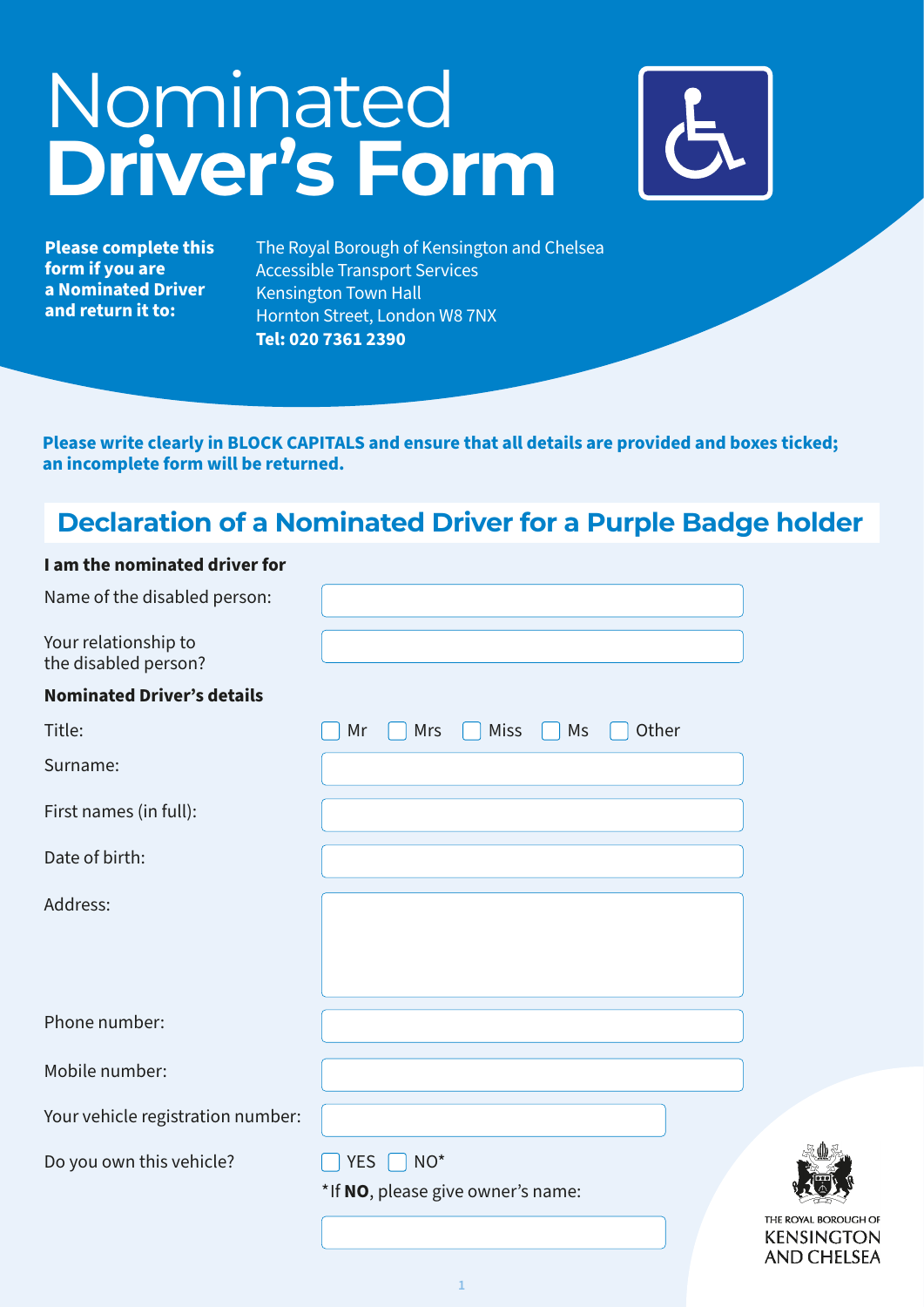| Is the vehicle registered<br>in your name?                                           | <b>YES</b><br>NO <sup>*</sup><br>*If NO, please give the details of the person<br>in whose name the vehicle is registered:                                                                                                                                                                                   |  |
|--------------------------------------------------------------------------------------|--------------------------------------------------------------------------------------------------------------------------------------------------------------------------------------------------------------------------------------------------------------------------------------------------------------|--|
| Title:                                                                               | Mr<br><b>Miss</b><br>Other<br>Mrs<br>Ms                                                                                                                                                                                                                                                                      |  |
| Surname:                                                                             |                                                                                                                                                                                                                                                                                                              |  |
| First names (in full):                                                               |                                                                                                                                                                                                                                                                                                              |  |
| Date of birth:                                                                       |                                                                                                                                                                                                                                                                                                              |  |
| Address:                                                                             |                                                                                                                                                                                                                                                                                                              |  |
| Is this vehicle in commercial use?                                                   | <b>NO</b><br>YES*                                                                                                                                                                                                                                                                                            |  |
| you (this person should not be related to you).                                      | *If you have a company vehicle, you will need to provide a letter clarifying whether you are the<br>sole driver, or whether other employees also drive the vehicle. The letter must be on the company's<br>headed paper and signed by either the company director or someone in a senior position other than |  |
| Has the vehicle been specially<br>adapted to meet the needs of<br>a disabled person? | <b>NO</b><br>YES*<br>*If YES, please give details of the adaptations made:                                                                                                                                                                                                                                   |  |

| Is the vehicle normally parked<br>at your address?       | NO <sup>*</sup><br><b>YES</b><br>*If NO, please give the address/location: |
|----------------------------------------------------------|----------------------------------------------------------------------------|
|                                                          |                                                                            |
| Do you have a Royal Borough<br>of Kensington and Chelsea | <b>YES</b><br>NO                                                           |

**IMPORTANT:**

resident's parking permit?

**Please provide photocopies of your current Driving Licence and Vehicle Registration document (DVLA form V5/V5C or motability hire agreement).**